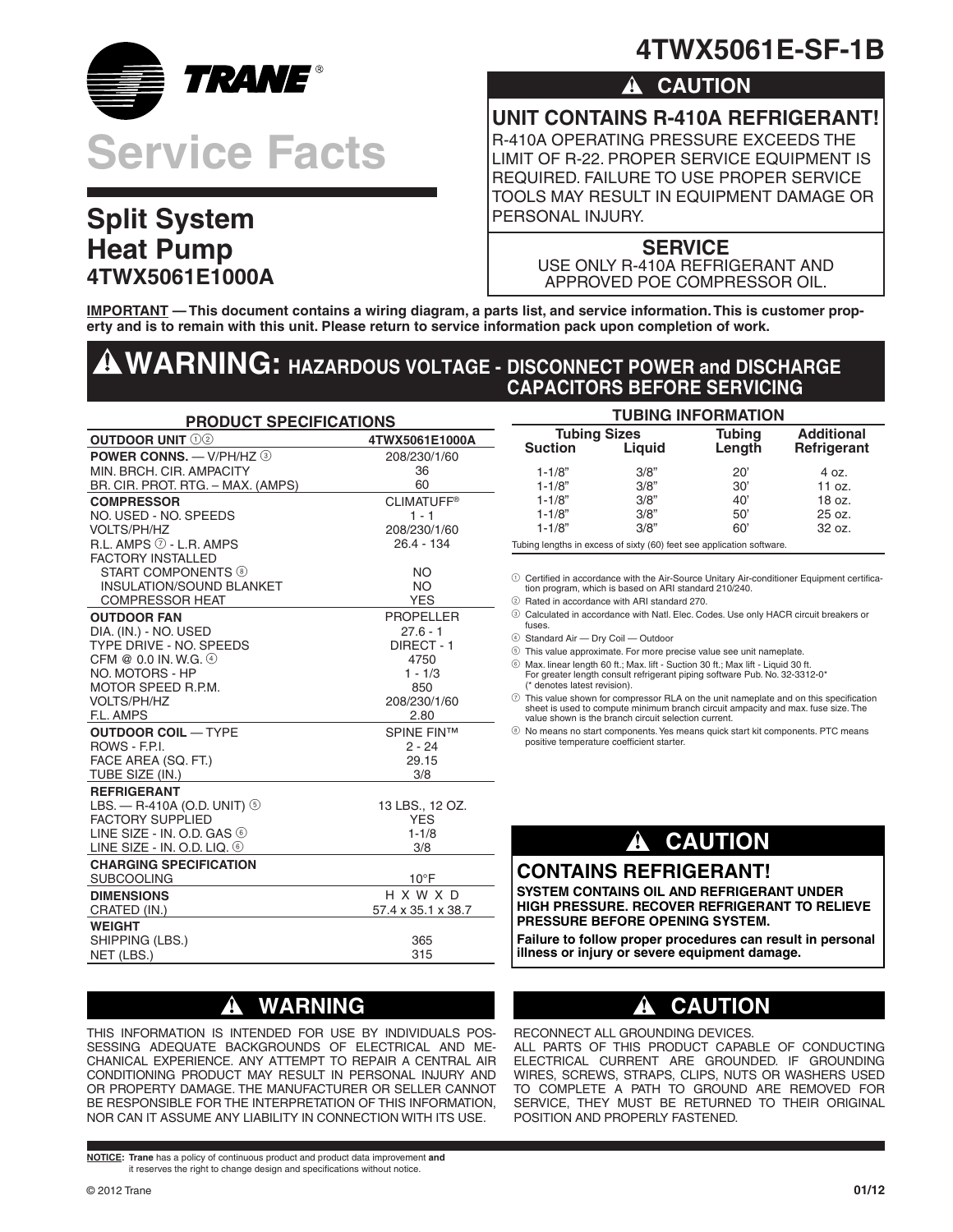## **SCHEMATIC DIAGRAM**



#### **SUBCOOLING CHARGING IN** *COOLING* **ABOVE 55°F OD AMBIENT**

The manufacturer has always recommended installing approved matched indoor and outdoor systems.

All split systems are AHRI rated with only TXV indoor systems.

The benefits of installing approved indoor and outdoor split systems are maximum efficiency, optimum performance and the best overall system reliability.

The following charging methods are therefore prescribed for systems with indoor TXVs.

- 1. Subcooling (in the cooling mode) is the only recommended method of charging above 55°F ambient temperatures.
- 2. For best results the indoor temperature should be kept between 70°F to 80°F. Add system heat if needed.
- 3. At start-up, or whenever charge is removed or added, the system must be operated for a minimum twenty (20) minutes to stabilize before accurate measurements can be made.
- 4. Measure Liquid Line Temperature and Refrigerant Pressure at service valves.
- 5. Determine total refrigerant line length, and height (lift) if indoor section is above the condenser. Use the *Subcool Charging Chart Corrections Table* to calculate any additional subcooling required for your specific application.
- 6. Determine the Design Subcooling from the unit nameplate or Service Facts. Add any additional amount of subcooling calculated in Step 5 to the Design Subcooling to arrive at the final subcooling value.
- 7. Locate this value in the appropriate column of the *R-410-A Refrigerant Charging Chart*. Locate your liquid line temperature in the left column of the chart, and the intersecting liquid line pressure under your calculated subcooling value column. Add refrigerant to raise the pressure to match the chart, or remove refrigerant to lower the pressure. Again, wait twenty (20) minutes for the system conditions to stabilize before adjusting charge again.
- 8. When system is correctly charged, you can refer to System Pressure Curves (in Service Facts) to verify typical performance.

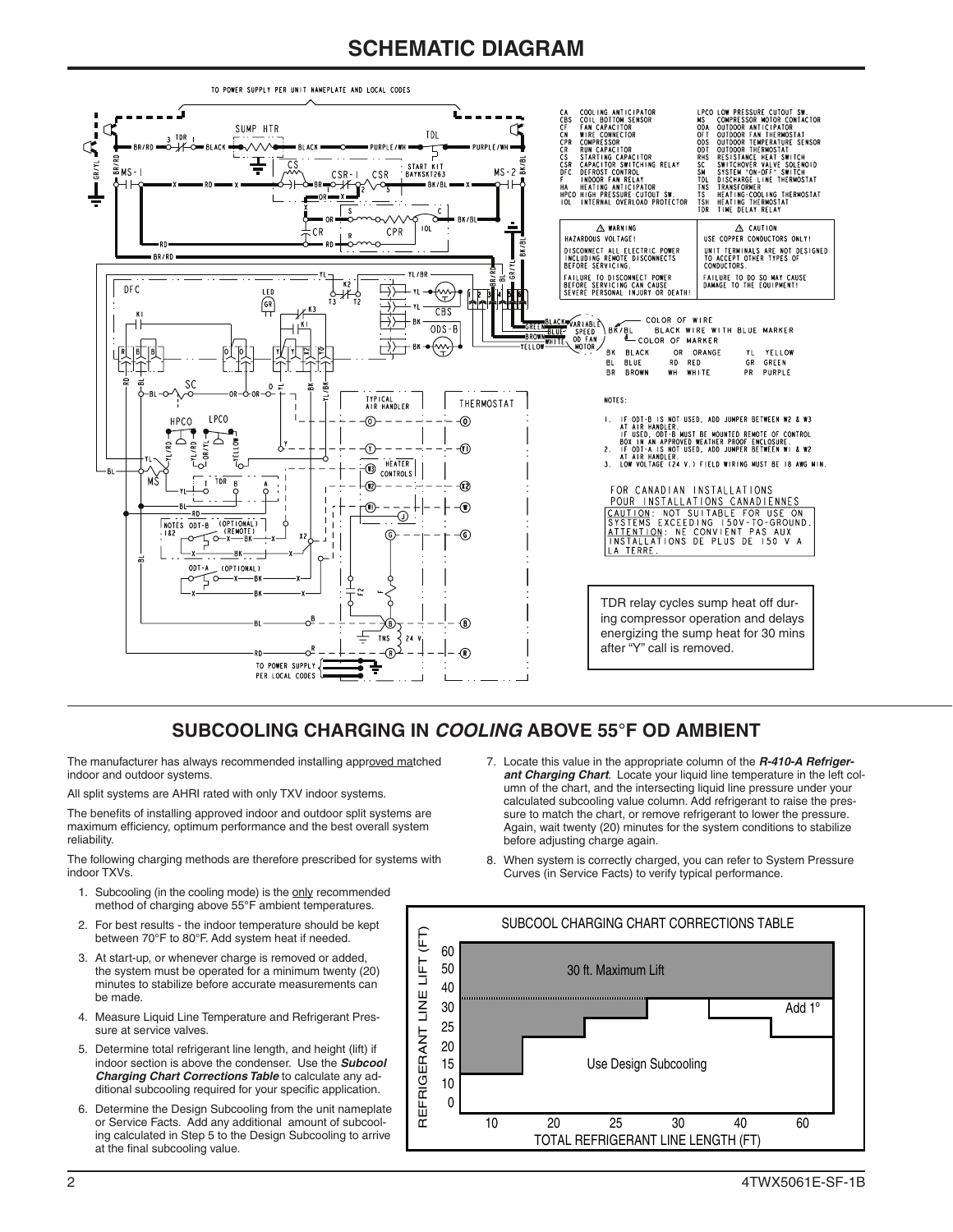### **WIRING DIAGRAM**



#### **SUBCOOLING CHARGING BELOW 55°F OD AMBIENT – IN** *HEATING* **ONLY**

- 1. The Subcool Charging Method in cooling is not recommended below 55°F outdoor ambient.
- 2. The only recommended method of charging at outdoor ambients below 55°F, is to weigh in the charge in the heating mode.
- 3. Use Nameplate charge plus standard charge adders for line length.
- 4. Check liquid line temperature and pressure (at the OD valves) to obtain a minimum of 10°F subcooling.
- 5. Add charge if a minimum of 10°F subcooling is not obtained with the nameplate charge plus line length correction.
- 6. It is important to return in the spring or summer to accurately charge the system in the cooling mode at outdoor ambients above 55°F.

| <b>R-410A REFRIGERANT CHARGING CHART</b>                            |                            |     |     |     |     |     |     |
|---------------------------------------------------------------------|----------------------------|-----|-----|-----|-----|-----|-----|
| <b>LIQUID</b>                                                       | DESIGN SUBCOOLING (°F)     |     |     |     |     |     |     |
| <b>TEMP</b>                                                         | 8                          | 9   | 10  | 11  | 12  | 13  | 14  |
| (°F)                                                                | LIQUID GAGE PRESSURE (PSI) |     |     |     |     |     |     |
| 55                                                                  | 179                        | 182 | 185 | 188 | 191 | 195 | 198 |
| 60                                                                  | 195                        | 198 | 201 | 204 | 208 | 211 | 215 |
| 65                                                                  | 211                        | 215 | 218 | 222 | 225 | 229 | 232 |
| 70                                                                  | 229                        | 232 | 236 | 240 | 243 | 247 | 251 |
| 75                                                                  | 247                        | 251 | 255 | 259 | 263 | 267 | 271 |
| 80                                                                  | 267                        | 271 | 275 | 279 | 283 | 287 | 291 |
| 85                                                                  | 287                        | 291 | 296 | 300 | 304 | 309 | 313 |
| 90                                                                  | 309                        | 313 | 318 | 322 | 327 | 331 | 336 |
| 95                                                                  | 331                        | 336 | 341 | 346 | 351 | 355 | 360 |
| 100                                                                 | 355                        | 360 | 365 | 370 | 376 | 381 | 386 |
| 105                                                                 | 381                        | 386 | 391 | 396 | 402 | 407 | 413 |
| 110                                                                 | 407                        | 413 | 418 | 424 | 429 | 435 | 441 |
| 115                                                                 | 435                        | 441 | 446 | 452 | 458 | 464 | 470 |
| 120                                                                 | 464                        | 470 | 476 | 482 | 488 | 495 | 501 |
| 125                                                                 | 495                        | 501 | 507 | 514 | 520 | 527 | 533 |
| Refer to Service Facts or<br>Installer's Guide for charging method. |                            |     |     |     |     |     |     |

From Dwg. D154557P01 Rev. 3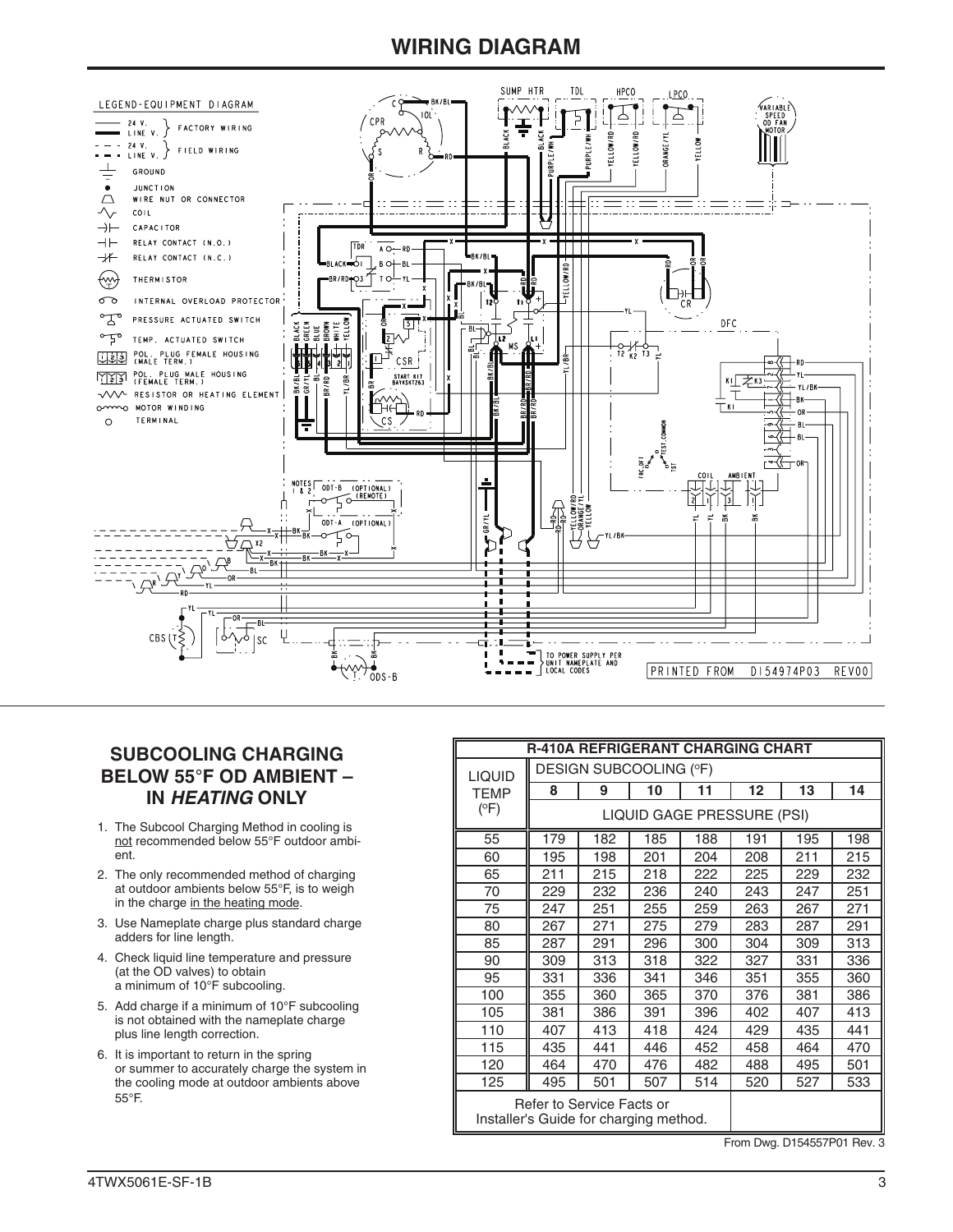

#### **Heating Refrigeration Cycle**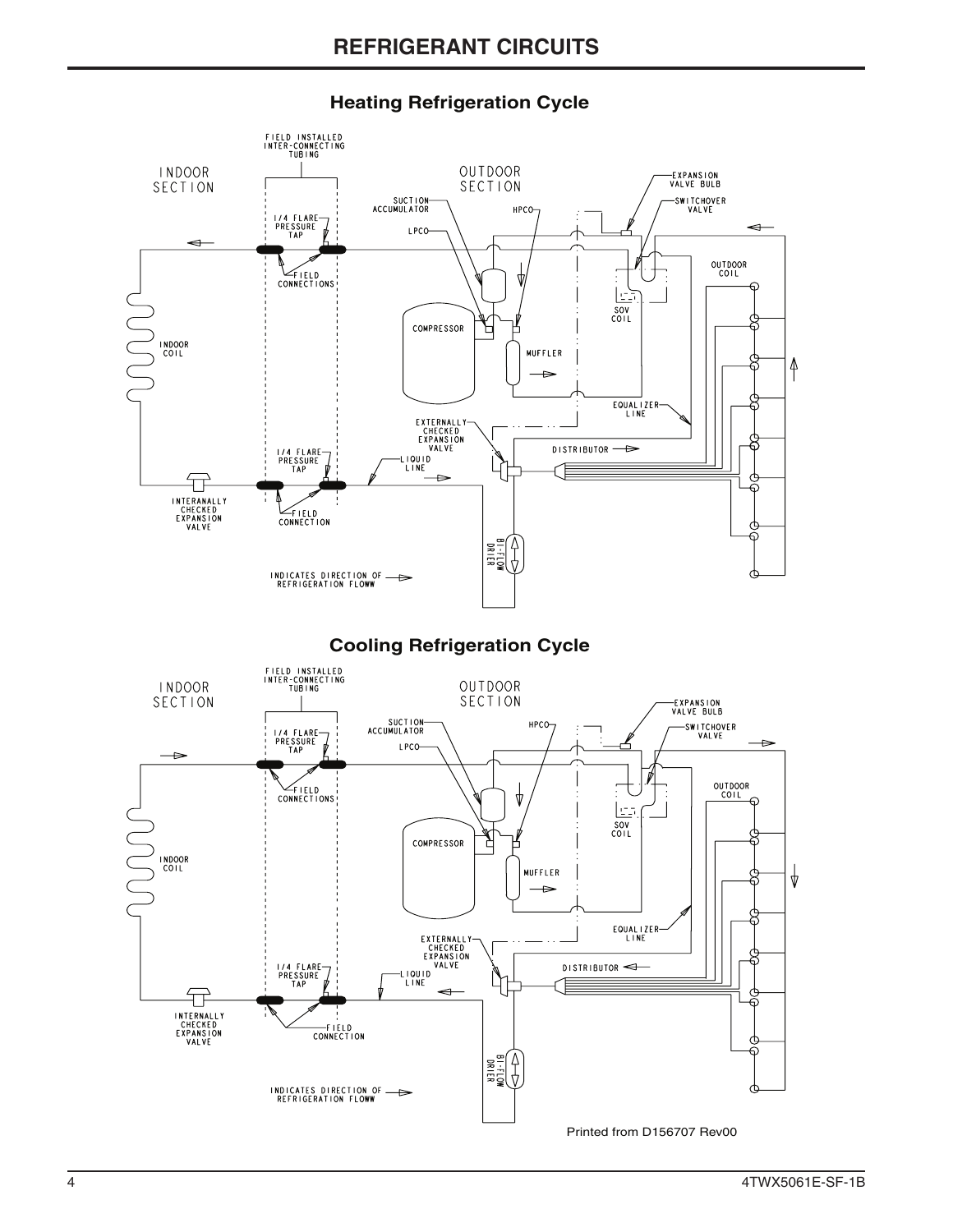| <b>Defrost Termination Temperatures</b> |                               |                                           |  |  |
|-----------------------------------------|-------------------------------|-------------------------------------------|--|--|
|                                         | Outdoor<br>Temperature        | Termination<br>Temperature                |  |  |
| As<br>Shipped                           | $>22^{\circ}$ F               | $47^{\circ}$ F                            |  |  |
|                                         | 10°F-22°F                     | $ODT + 25$ °F                             |  |  |
|                                         | $6^{\circ}$ F $-10^{\circ}$ F | $35^{\circ}$ F                            |  |  |
| Cut<br>Jumper 2                         | $>30^{\circ}$ F               | $47^{\circ}$ F                            |  |  |
|                                         | $6^{\circ}$ F $-30^{\circ}$ F | $70^{\circ}$ F                            |  |  |
| All                                     | $< 6^{\circ}$ F               | 12 min. or $35^{\circ}$ F<br>every 3 hrs. |  |  |

Defrost controls have a selectable termination temperature. Cutting jumper J2 (shown below) will achieve a termination temperature of 70° when the ambient temperature is below 30° (see table at left).



## **TROUBLESHOOTING**

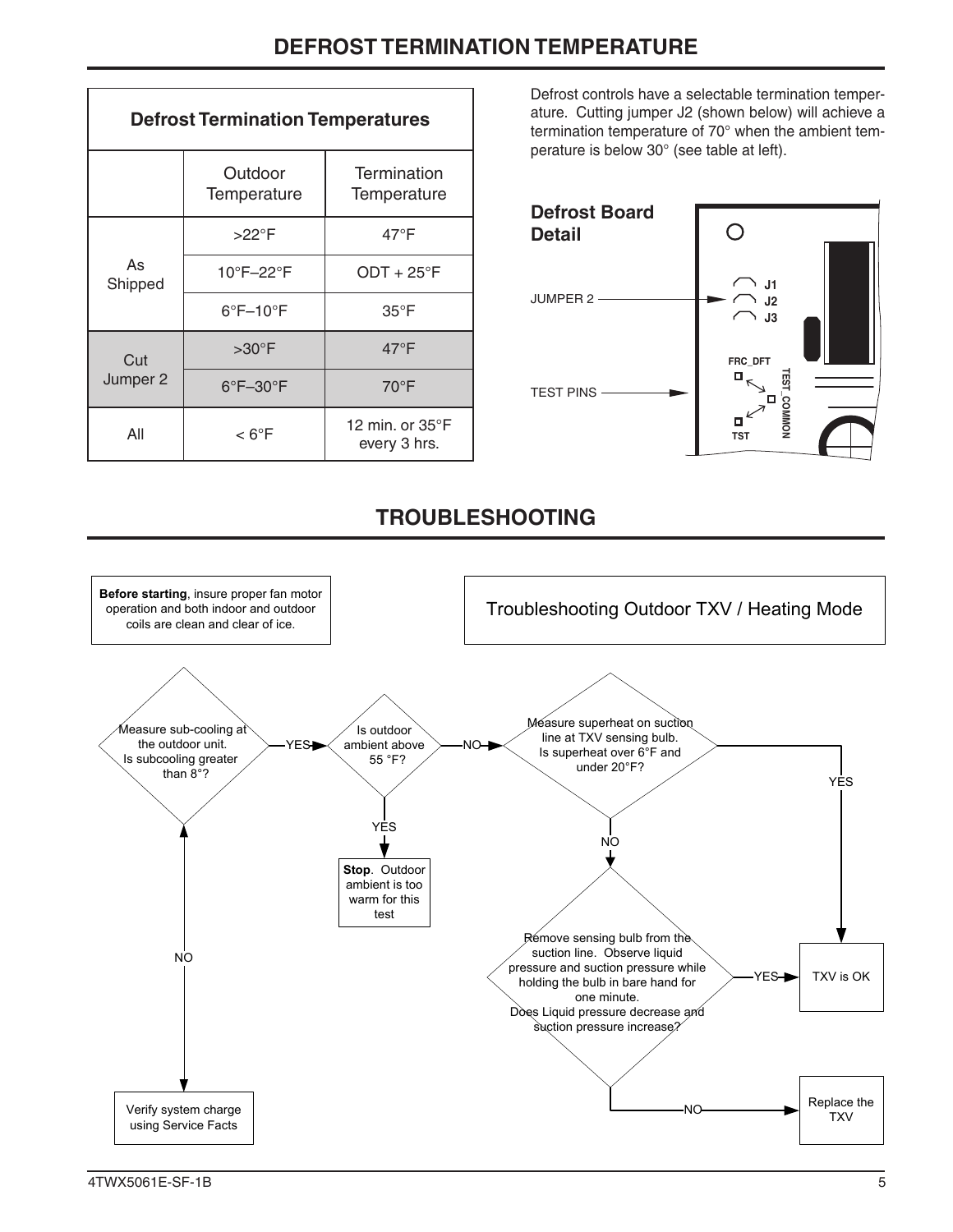



\*Refer to Wiring Diagram to determine if a single pole or double pole contactor is used.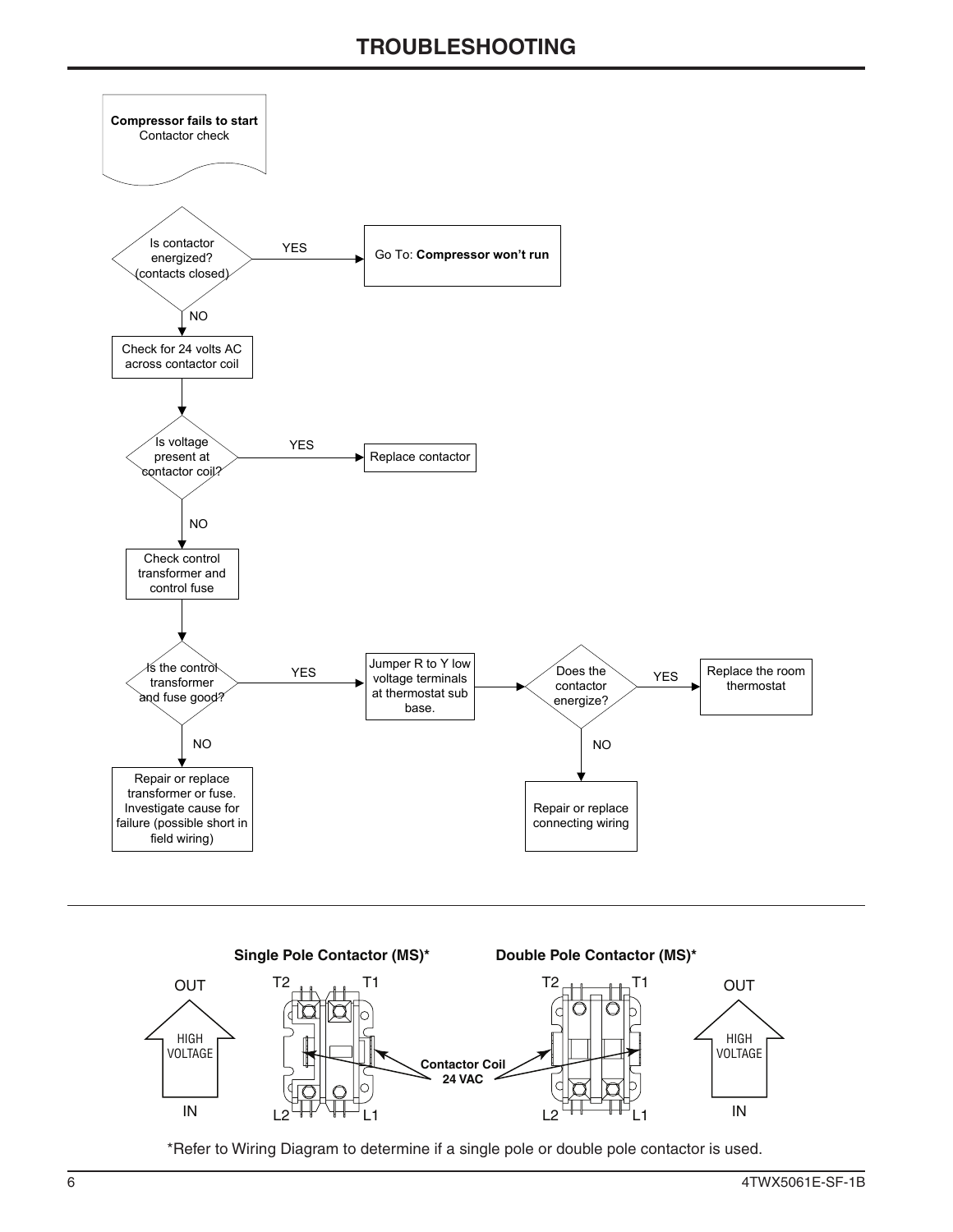